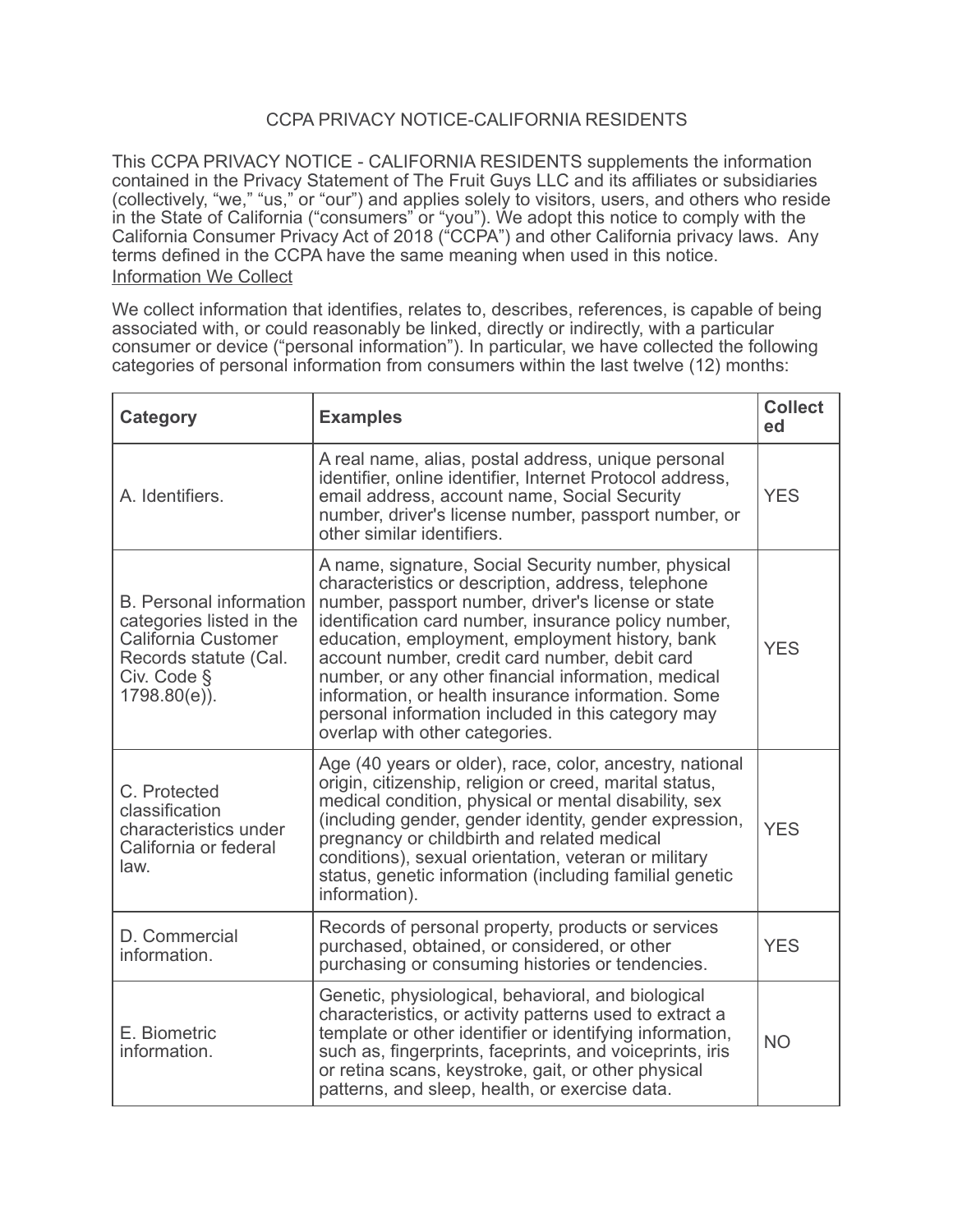| F. Internet or other<br>similar network activity.                                                                                                              | Browsing history, search history, information on a<br>consumer's interaction with a website, application, or<br>advertisement.                                                                                                                                                                    | <b>YES</b> |
|----------------------------------------------------------------------------------------------------------------------------------------------------------------|---------------------------------------------------------------------------------------------------------------------------------------------------------------------------------------------------------------------------------------------------------------------------------------------------|------------|
| G. Geolocation data.                                                                                                                                           | Physical location or movements.                                                                                                                                                                                                                                                                   | <b>YES</b> |
| H. Sensory data.                                                                                                                                               | Audio, electronic, visual, thermal, olfactory, or similar<br>information.                                                                                                                                                                                                                         | <b>NO</b>  |
| I. Professional or<br>employment-related<br>information.                                                                                                       | Current or past job history or performance<br>evaluations.                                                                                                                                                                                                                                        | <b>YES</b> |
| J. Non-public<br>education information<br>(per the Family<br><b>Educational Rights and</b><br>Privacy Act (20 U.S.C.<br>Section 1232g, 34<br>C.F.R. Part 99)). | Education records directly related to a student<br>maintained by an educational institution or party<br>acting on its behalf, such as grades, transcripts, class<br>lists, student schedules, student identification codes,<br>student financial information, or student disciplinary<br>records. | NO?        |
| K. Inferences drawn<br>from other personal<br>information.                                                                                                     | Profile reflecting a person's preferences,<br>characteristics, psychological trends, predispositions,<br>behavior, attitudes, intelligence, abilities, and<br>aptitudes.                                                                                                                          | <b>YES</b> |

Personal information does not include:

- Publicly available information from government records.
- De-identified or aggregated consumer information.
- Information excluded from the CCPA's scope, like:
	- o health or medical information covered by the Health Insurance Portability and Accountability Act of 1996 (HIPAA) and the California Confidentiality of Medical Information Act (CMIA) or clinical trial data;
	- o personal information covered by certain sector-specific privacy laws, including the Fair Credit Reporting Act (FRCA), the Gramm-Leach-Bliley Act (GLBA) or California Financial Information Privacy Act (FIPA), and the Driver's Privacy Protection Act of 1994.

We obtain the categories of personal information listed above from the following categories of sources:

- Directly from our clients or their agents. For example, from documents that our clients provide to us related to the services for which they engage us.
- Indirectly from our clients or their agents. For example, through information we collect from our clients in the course of providing services to them.
- Directly and indirectly from activity on our website (www.hornellp.com). For example, from submissions through our website portal or website usage details collected automatically.
- From third-parties that interact with us in connection with the services we perform. For example, from government agencies when we prepare readiness assessments for projects that receive government funding.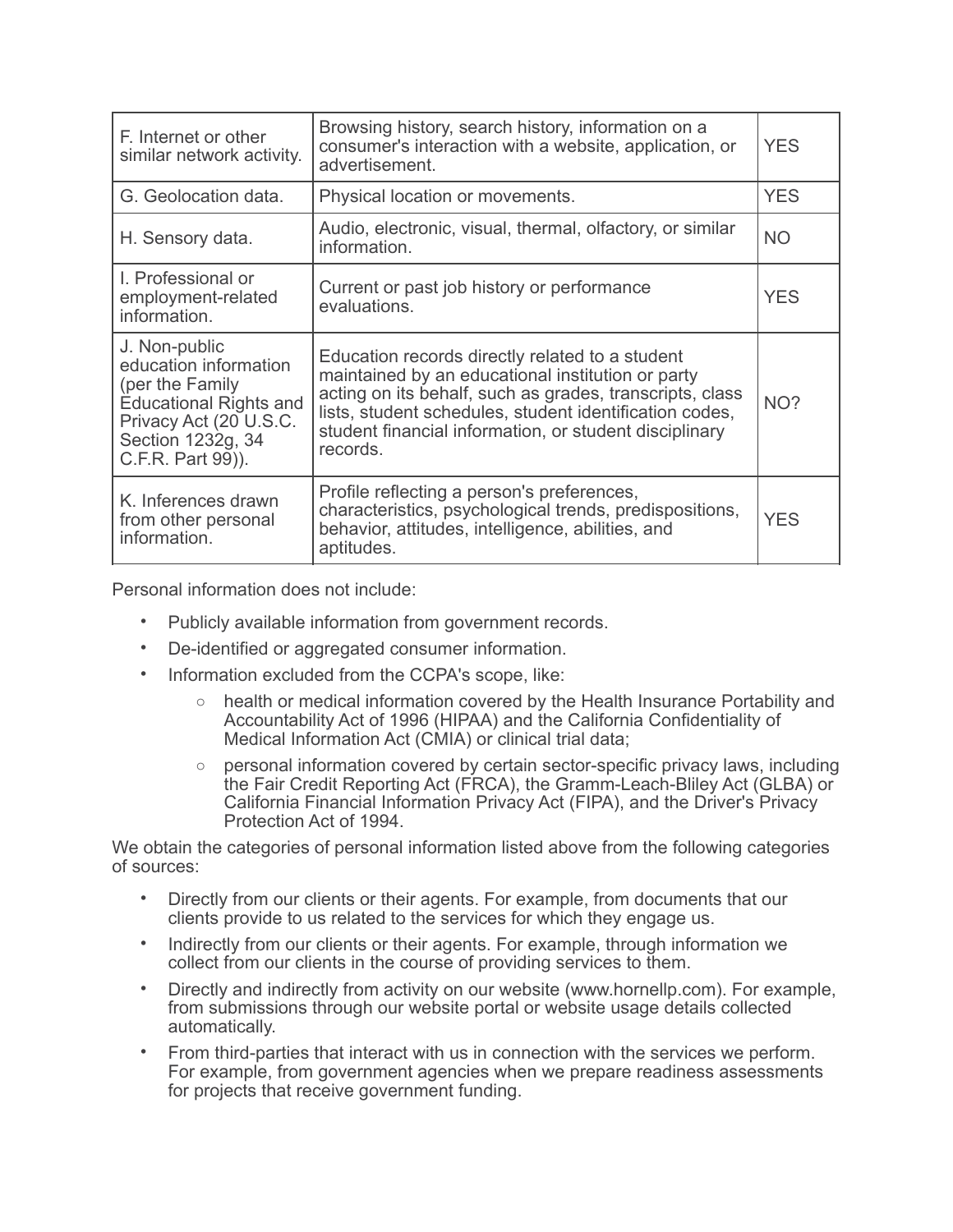## Use of Personal Information

We may use or disclose the personal information we collect for one or more of the following business purposes:

- To fulfill or meet the reason for which the information is provided. For example, if you provide us with personal information in order for us to prepare a tax return, we will use that information to prepare the return and submit it to the applicable taxing authorities.
- To provide you with information, products or services that you request from us.
- To provide you with email alerts, event registrations and other notices concerning our products or services, or events or news, that may be of interest to you.
- To carry out our obligations and enforce our rights arising from any contracts entered into between you and us, including for billing and collections.
- To improve our website and present its contents to you.
- For testing, research, analysis and product development.
- As necessary or appropriate to protect the rights, property or safety of us, our clients or others.
- To respond to law enforcement requests and as required by applicable law, court order, or governmental regulations.
- As described to you when collecting your personal information or as otherwise set forth in the CCPA.
- To evaluate or conduct a merger, divestiture, restructuring, reorganization, dissolution, or other sale or transfer of some or all of our assets, whether as a going concern or as part of bankruptcy, liquidation, or similar proceeding, in which personal information held by us is among the assets transferred.

We will not collect additional categories of personal information or use the personal information we collected for materially different, unrelated, or incompatible purposes without providing you notice.

## Sharing Personal Information

We may disclose your personal information to a third party for a business purpose. When we disclose personal information for a business purpose, we enter a contract that describes the purpose and requires the recipient to both keep that personal information confidential and not use it for any purpose except performing the contract.

In the preceding twelve (12) months, we have disclosed the following categories of personal information for a business purpose:

| Category A: | Identifiers.                                                              |
|-------------|---------------------------------------------------------------------------|
| Category B: | California Customer Records personal information categories.              |
| Category C: | Protected classification characteristics under California or federal law. |
| Category I: | Professional or employment-related information.                           |

We disclose your personal information for a business purpose to the following categories of third parties:

- Our affiliates.
- Service providers.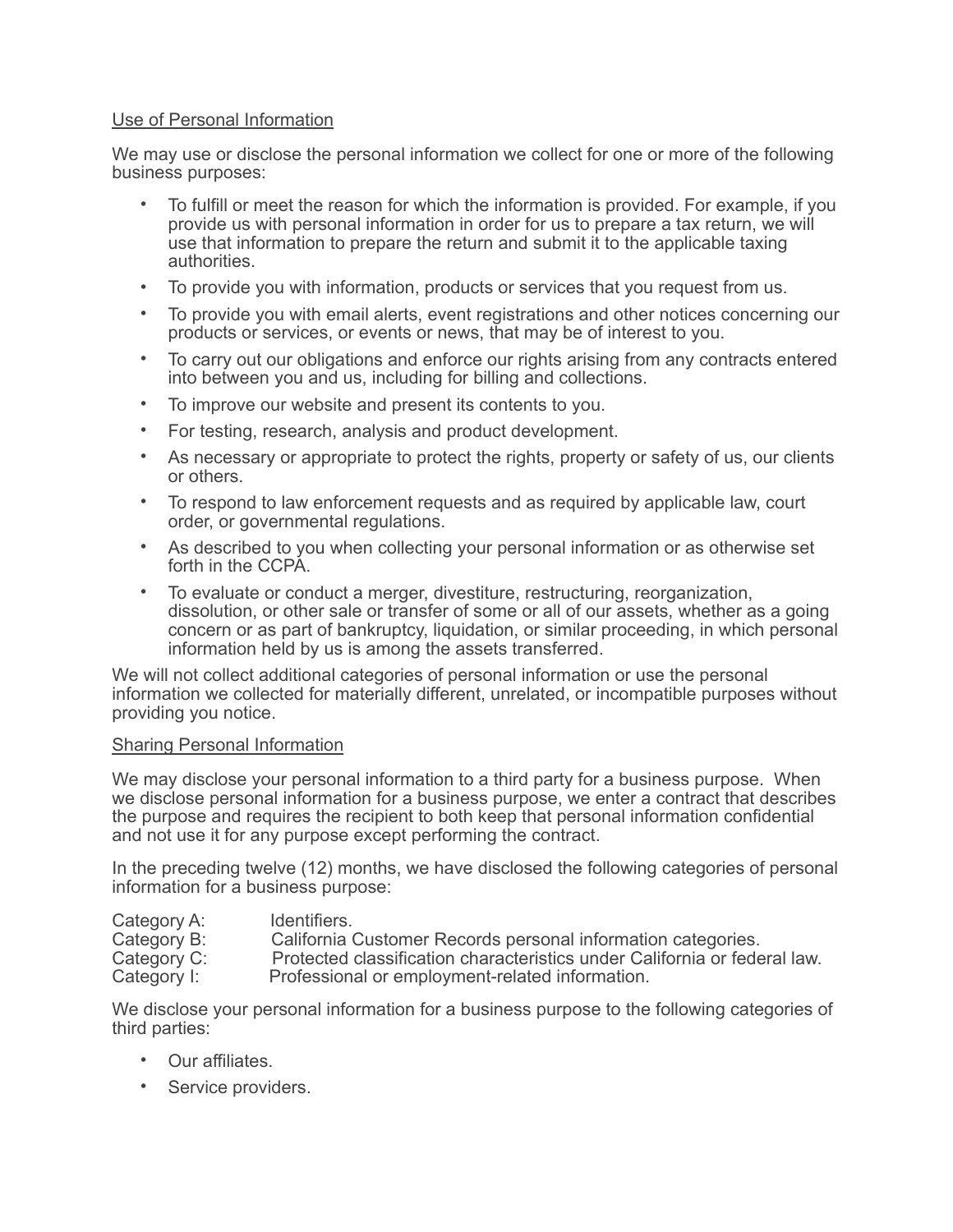• Third parties to whom you or your agents authorize us to disclose your personal information in connection with products or services we provide to you.

In the preceding twelve (12) months, we have not sold any personal information.

## Your Rights and Choices

The CCPA provides consumers (California residents) with specific rights regarding their personal information. This section describes your CCPA rights and explains how to exercise those rights.

## *Access to Specific Information and Data Portability Rights*

You have the right to request that we disclose certain information to you about our collection and use of your personal information over the past 12 months. Once we receive and confirm your verifiable consumer request, we will disclose to you:

- The categories of personal information we collected about you.
- The categories of sources for the personal information we collected about you.
- Our business or commercial purpose for collecting or selling that personal information.
- The categories of third parties with whom we share that personal information.
- The specific pieces of personal information we collected about you (also called a data portability request).
- If we sold or disclosed your personal information for a business purpose, two separate lists disclosing:
	- $\circ$  sales, identifying the personal information categories that each category of recipient purchased; and
	- $\circ$  disclosures for a business purpose, identifying the personal information categories that each category of recipient obtained.

#### *Deletion Request Rights*

You have the right to request that we delete any of your personal information that we collected from you and retained, subject to certain exceptions. Once we receive and confirm your verifiable consumer request, we will delete (and direct our service providers to delete) your personal information from our records, unless an exception applies.

We may deny your deletion request if retaining the information is necessary for us or our service providers to:

- 1. Complete the transaction for which we collected the personal information, provide a good or service that you requested, take actions reasonably anticipated within the context of our ongoing business relationship with you, or otherwise perform our contract with you.
- 2. Detect security incidents, protect against malicious, deceptive, fraudulent, or illegal activity, or prosecute those responsible for such activities.
- 3. Debug products to identify and repair errors that impair existing intended functionality.
- 4. Exercise free speech, ensure the right of another consumer to exercise their free speech rights, or exercise another right provided for by law.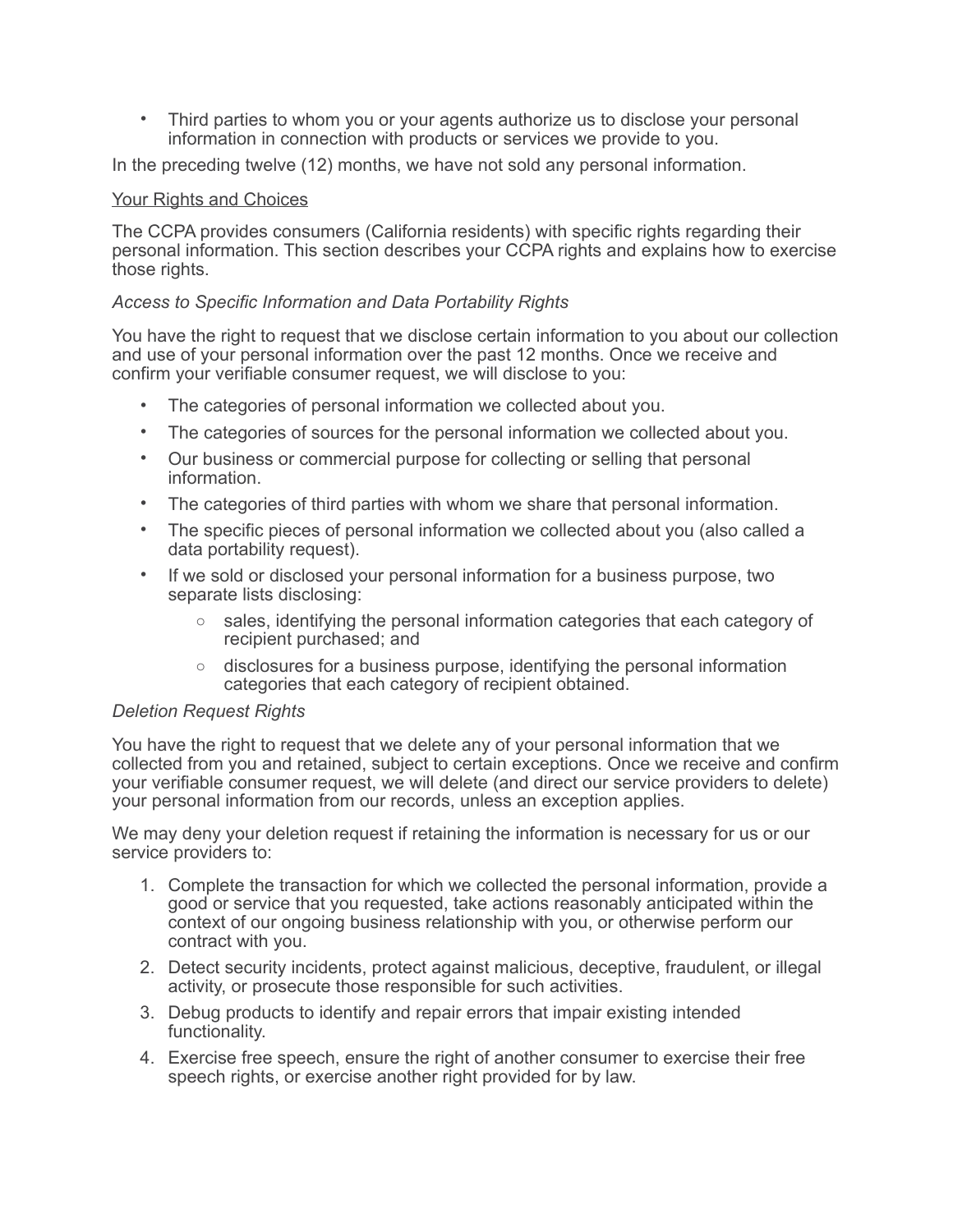- 5. Comply with the California Electronic Communications Privacy Act (Cal. Penal Code § 1546 *seq.*).
- 6. Engage in public or peer-reviewed scientific, historical, or statistical research in the public interest that adheres to all other applicable ethics and privacy laws, when the information's deletion may likely render impossible or seriously impair the research's achievement, if you previously provided informed consent.
- 7. Enable solely internal uses that are reasonably aligned with consumer expectations based on your relationship with us.
- 8. Comply with a legal obligation.
- 9. Make other internal and lawful uses of that information that are compatible with the context in which you provided it.

## *Exercising Access, Data Portability, and Deletion Rights*

To exercise the access, data portability, and deletion rights described above, please submit a verifiable consumer request to us by either:

- Calling us at (877) 884-5338.
- Visiting us at www.thefruitguys.com

Only you or a person registered with the California Secretary of State that you authorize to act on your behalf, may make a verifiable consumer request related to your personal information. You may also make a verifiable consumer request on behalf of your minor child.

You may only make a verifiable consumer request for access or data portability twice within a 12-month period. The verifiable consumer request must:

- Provide sufficient information that allows us to reasonably verify you are the person about whom we collected personal information or an authorized representative.
- Describe your request with sufficient detail that allows us to properly understand, evaluate, and respond to it.

We cannot respond to your request or provide you with personal information if we cannot verify your identity or authority to make the request and confirm the personal information relates to you. Making a verifiable consumer request does not require you to create an account with us. We will only use personal information provided in a verifiable consumer request to verify the requestor's identity or authority to make the request.

#### *Response Timing and Format*

We endeavor to respond to a verifiable consumer request within 45 days of its receipt. If we require more time (up to 90 days), we will inform you of the reason and extension period in writing. If you have an account with us, we will deliver our written response to that account. If you do not have an account with us, we will deliver our written response by mail or electronically, at your option. Any disclosures we provide will only cover the 12-month period preceding the verifiable consumer request's receipt. The response we provide will also explain the reasons we cannot comply with a request, if applicable. For data portability requests, we will select a format to provide your personal information that is readily useable and should allow you to transmit the information from one entity to another entity without hindrance.

We do not charge a fee to process or respond to your verifiable consumer request unless it is excessive, repetitive, or manifestly unfounded. If we determine that the request warrants